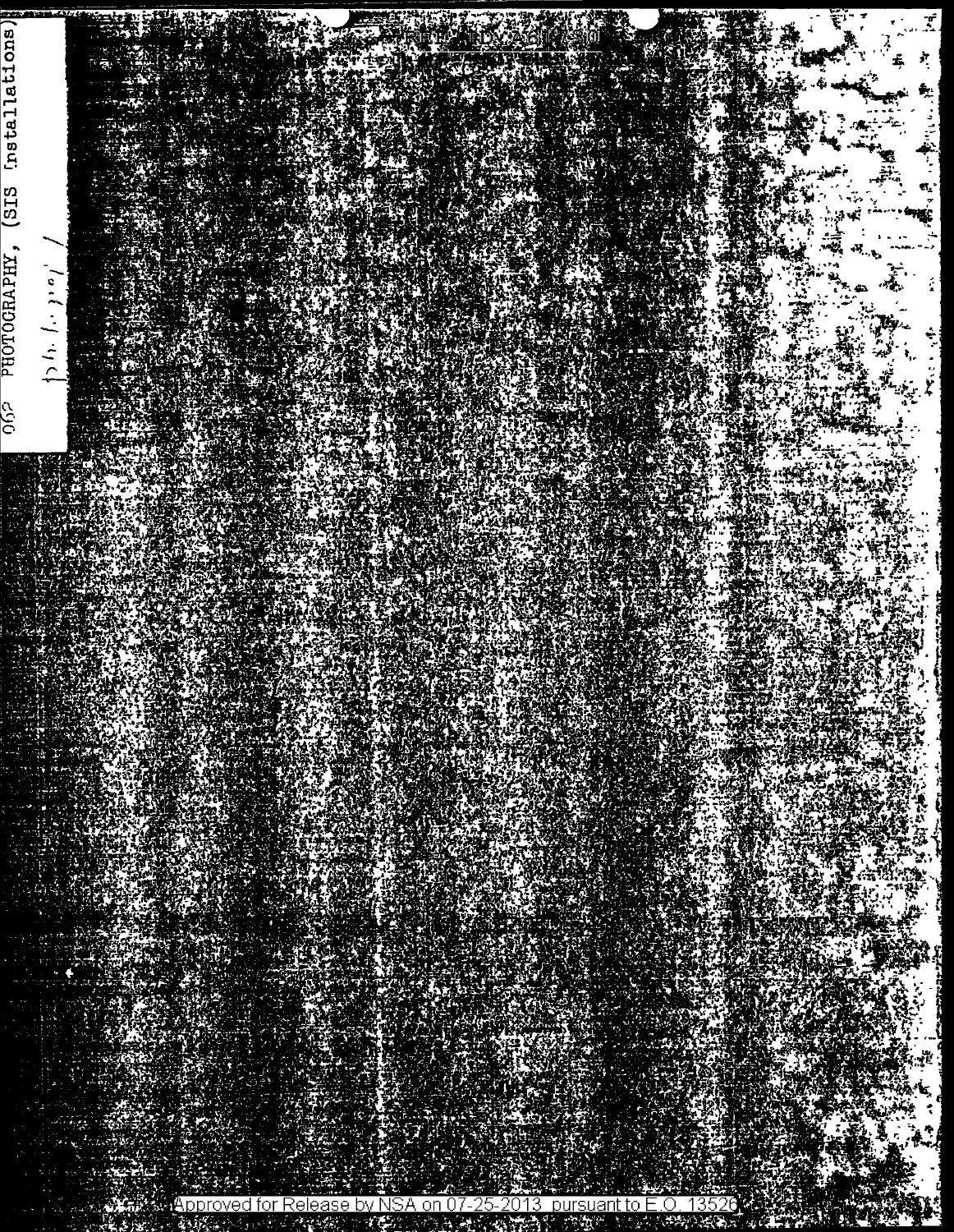REF ID: 461730 **SECRET** CONFIDENTIAL RESTRICTED  $\underline{\text{TO}}$ **FROM** DATE CCC. Commanding General (SS-10) Executive  $0$  (SS-11) Adjutant, ASA (SS-11) Plans & Policies Staff (SS-12) Historical Unit (SS-13) Dir of Comm Research (SS-14) Control  $0$  (SS-15) Fiscal  $0$  (SS-16) Administrative 0 (SS-20) 2d Sig Serv Bn  $(SS-6C)$ Chief, Pers & Tng Div (SS-40) Chief, Pers Br (SS-41) Chief,  $Tng Br (SS-42)$ Chief,  $0$  Pers Sec  $(35-43)$ Chief, Oper Scrv Div 'US-60) Chief, Comm Br  $(SS-5i)$ Chief. Lab Br  $(S_{\epsilon} - J_{\epsilon})$ Chief, Machine Br (13.3) Chief, Supply Br (SS-54)  $O/C$  ASA Mail Unit (CS-5.) Chief, Security Div (83-8)) Plans & Oper Staff (SS-81) Chief, Crypt Mat Br (SS-82) Chief, Comm Sec Br (SS-83) Chief, Prot Sec Br (SS-84) Chief, Equipment Br (SS-85) Chief, Intelligence Div (SS-90) Chief, Lang Br (SS-91) Chief, Mil Crypt Br (SS-92) Chief, Gen Crypt Br (SS-93) Chief,  $T/A$  & C Br (SS-94) Chief, I & L Br  $(SS-95)$ Hord <u>mi ,</u> As discussed As requested Comments and return Information and file Information and forwarding Information and return Recommendation See note on reverse Signature if approved Your action

SIS-SC Form No. 96 (Rev 6 27 September 1945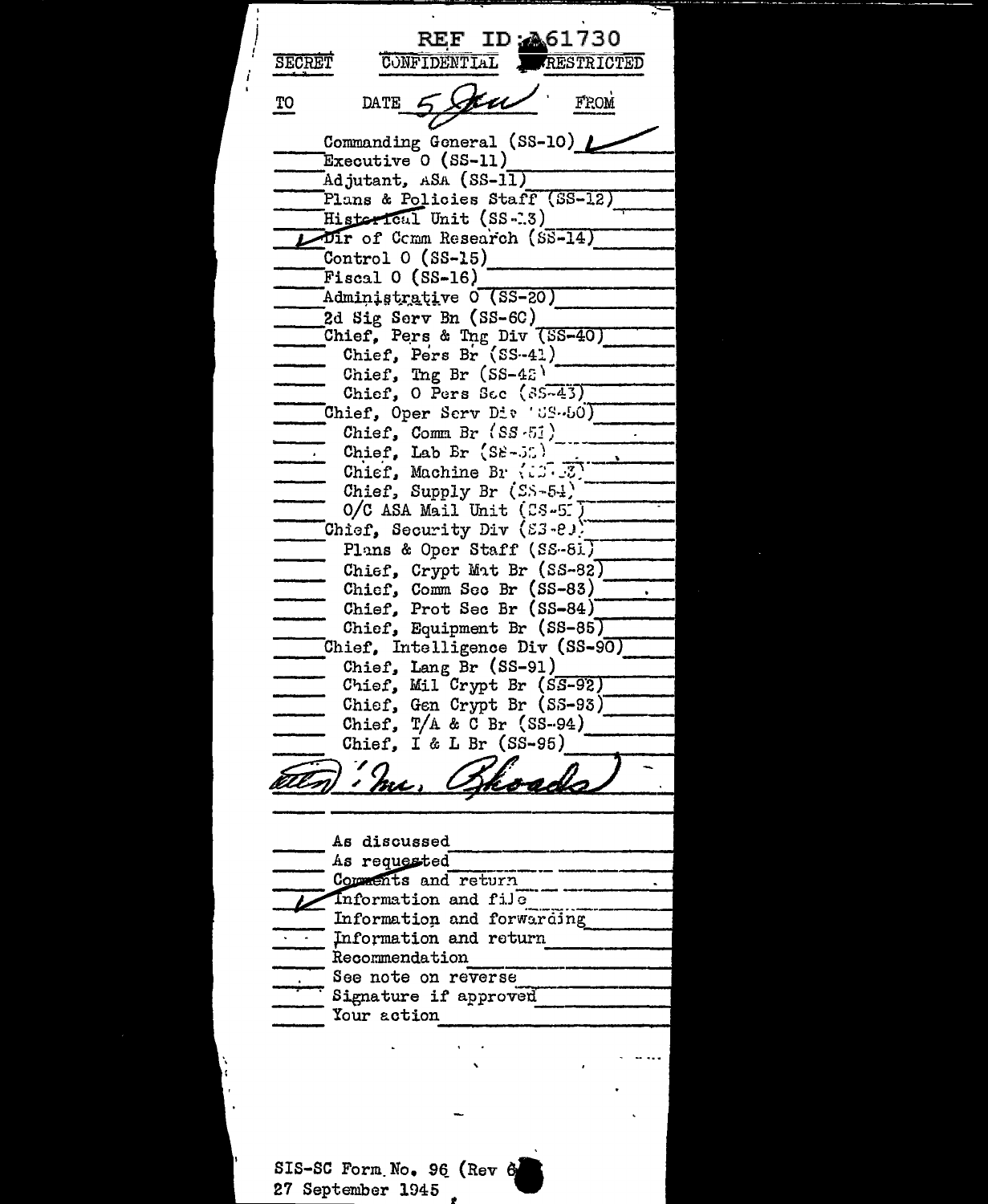REF ID: A 730 Wir in Hartwell & Capt Musselinantin (Please note and return. Frank Chools ant DCR (Ilm is in our safe)  $(\text{MeV})$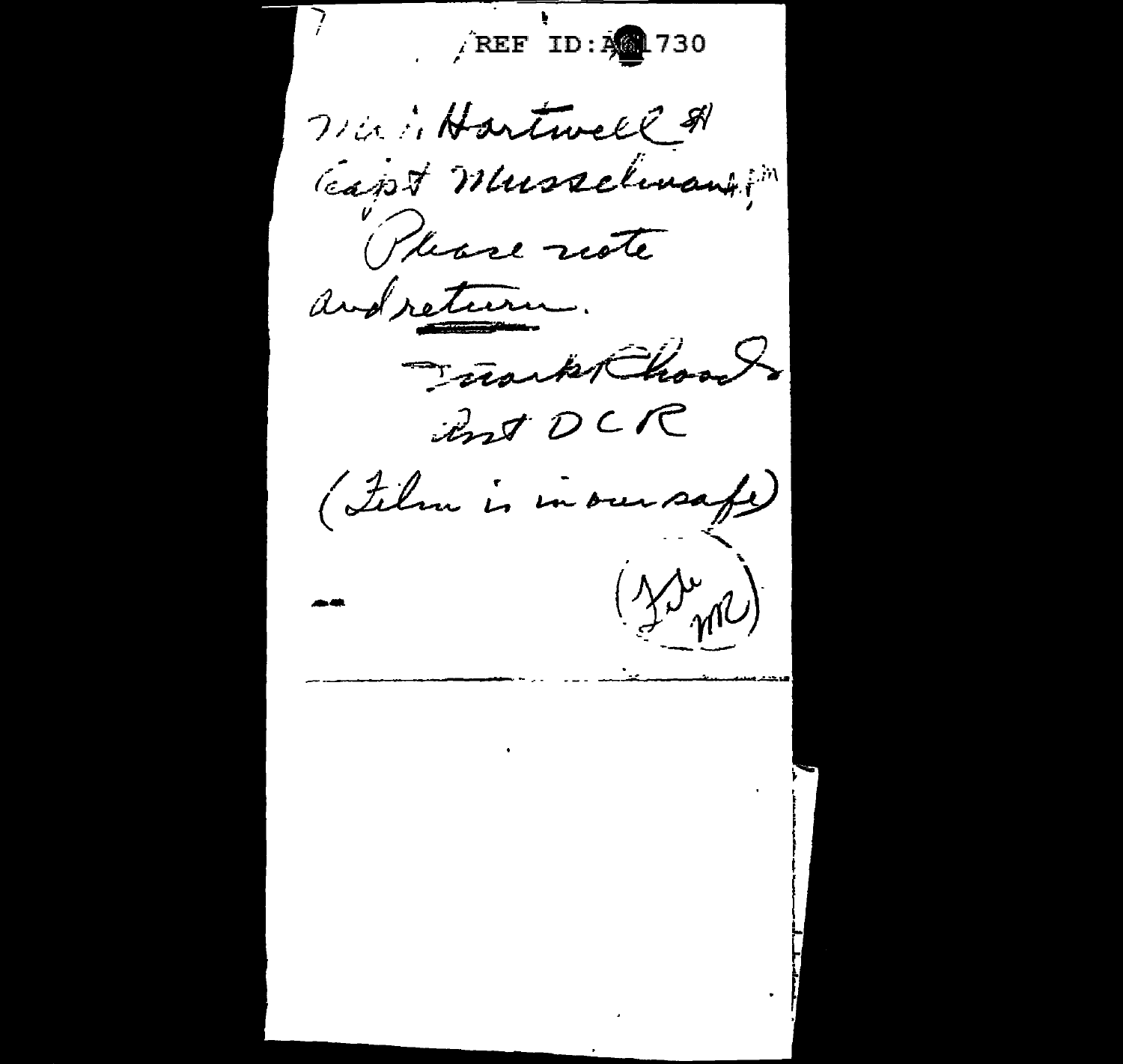• REF ID:A61730



SPSHP-1 (2 Jan 46) P-13,903 lst·Ind

ASF, OOSigO, Washington 25, D. C. 4 January 1946

To: Headquarters, Army Security Agency, Washington 25, D. C. ATTEN: Brigadier General W. Preston Corderman, USA Commanding

Request contained in paragraph 2 of basic communication is concurred in.

FOR THE CHIEF SIGNAL OFFICER:

Colonél, Signal Corps<br>Saief, Army Rictorial Service

1 Incl n/c

..

2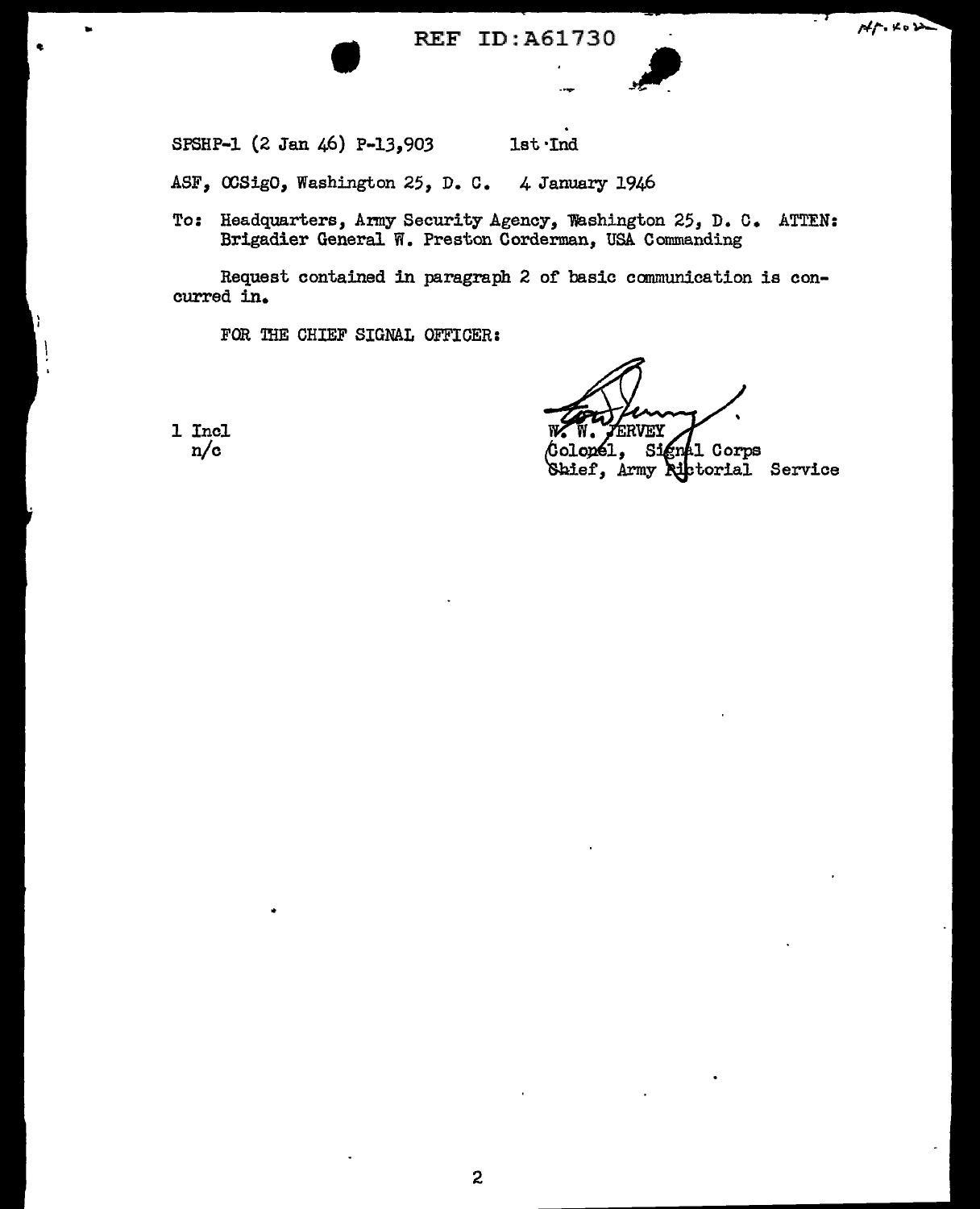## - HEADQUARTERS **ARMY SECURITY AGENCY**

**WASHINGTON 25, D.C.** 

WDGSS-14

2 January 1946

 $H P - 402$ 

SUBJECT: Motion Picture Project 3809 and Film Strip Project B-43-5 on Signal Security Agency Activities for Historical Purposes  $\mathcal{F}=\mathcal{F}=\mathcal{F}$  , where  $\mathcal{F}=\mathcal{F}$  $\mathcal{L} \leftarrow \mathcal{L} \left( \mathcal{L} \right)$  , where  $\mathcal{L} \left( \mathcal{L} \right)$ **Contractor** 

TO:

1 Incl

**Let T** 

Chief, Army Pictorial Service Room 5A 1058, The Pentagon Washington 25, D. C.

 $1.$ Attention is invited to inclosed correspondence, subject above.

 $2.$ The subject project was abandoned after some 348 feet of color - film had been taken of the Army Security Agency (then Signal Security Agency). It is requested that this footage, which is now on loan, be transferred permanently to the Army Security Agency in accordance with paragraph 4 of inclosed letter.

3. If this item is to be accounted for as property, accountability should be transferred to the Army Security Agency, Property Officer, Account 10-100, 4000 Lee Boulevard, Arlington, Virginia.

1. Photostat cy of ltr dtd 17 Mov 44,  $w/1$ st Ind \_\_

bidbina W. PRESTON CORDERMAN Brigadier General. USA

Commanding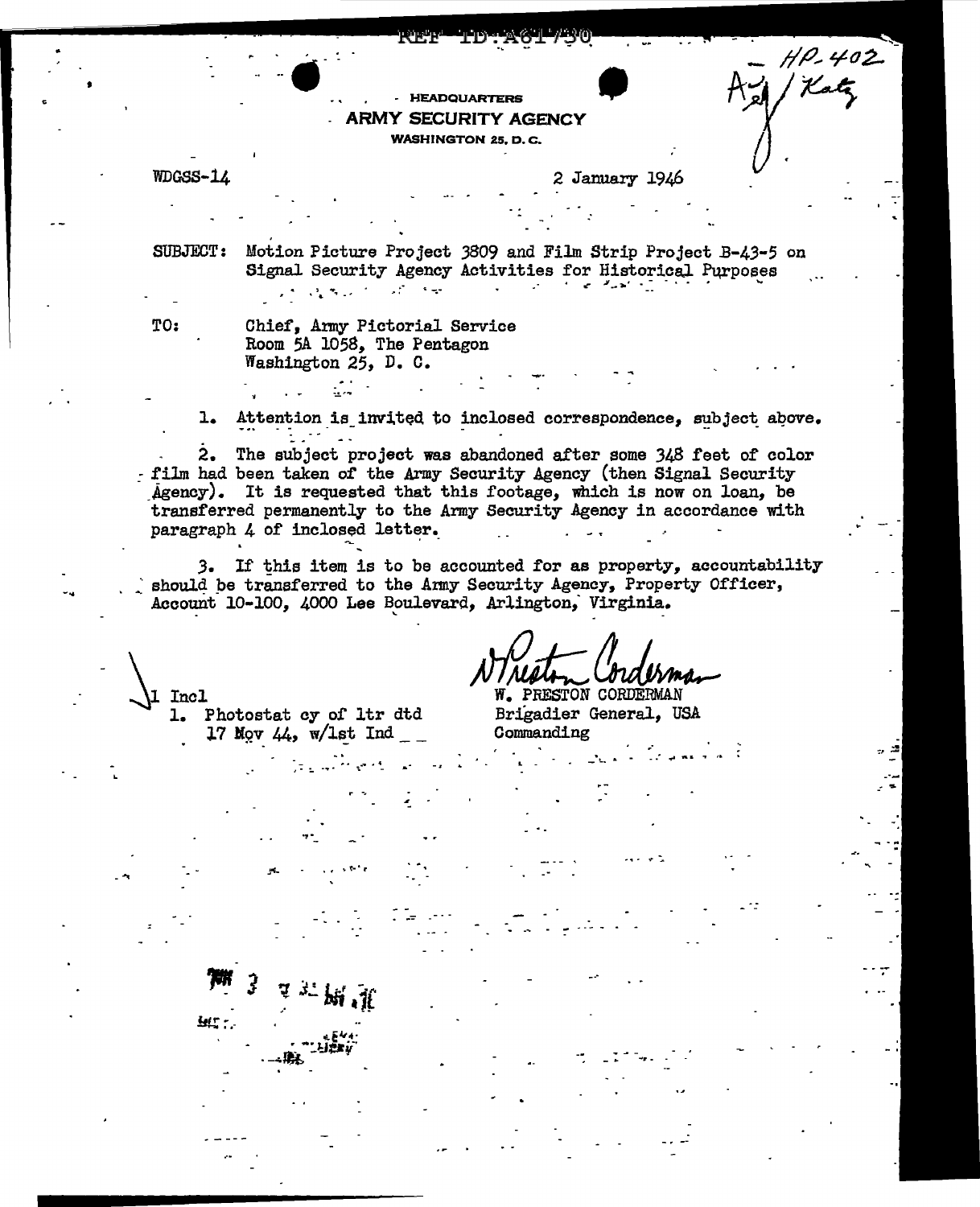

Ħ

44

 $\mathbb{N}$ 

Ħ

Ĥ

Ĥ  $\mathbf{H}$ 

## HEADQUARTERS, ARMY SERVICE FORCES OFFICE OF THE CHIEF SIGNAL OFFICER **WASHINGTON 25, D. C.**

SPSIS-1 17 November 1944

 $19943$ 

Motion picture of Signal Security Agency activities for historical **Subject:** purposes

Chief, Army Communications Service, Room 4 E 250, The Pentagon  $\mathcal{U}$ . Thru:

Chief, Army Pictorial Service, Room 5 A 1058, The Pentagon  $To:$ 

In order to adequately record the wartime functions of Signal ı. Security Agency for historical, planning and training purposes, it is requested that a motion picture be produced by the Army Pictorial Service of selected activities of this organization. The film will be for the exclusive use of Signal Security Agency and those persons specifically designated by the Assistant Chicf of Staff. G-2. War Department General Staff.

Due to the nature of the subject, it will be necessary to  $2.$ classify the film as TOP SECRET or SECRET. Only a limited number of properly cleared technicians should, therefore, be permitted to work on this production.

3. Since certain activities are now at maximum expansion, the project should begin in the near future. The person designated to supervise the production should consult Mr. William F. Friedman, Signal Security Agency to arrange details.

Two copies of the film are desired, both to be delivered to 4. Signal Security Agency upon completion of the project. During production, the film should not be shown to anyone not cleared for the project or approved by the Commanding Officer, Signal Security Agency. No copies will be retained by the Army Pictorial Service or be filed outside the Signal Security Agency.

W. Preston Corderman Colonel, Signal Corps Chief. Signal Security Branch

CONCURRENCE:

 $2 - \text{base}$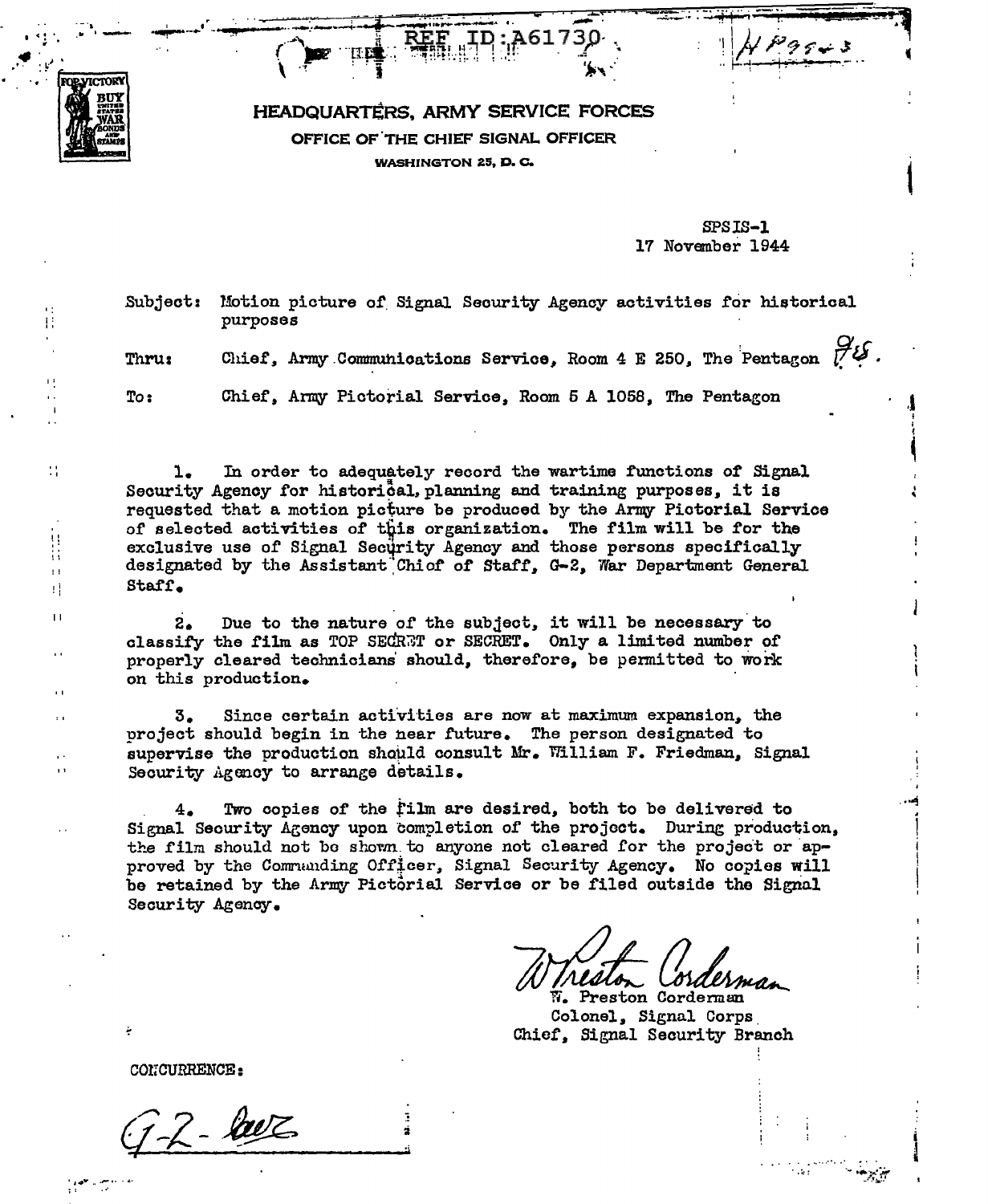REF ID: A61730  $\frac{1}{2}$   $\frac{1}{2}$  36/8

Subject: Motion Picture Project 3809 and Film Strip Project B-43-5 on Signal Security Agency activities for historical purposes.

SPSHP-1  $(17$  November  $1944$ ) 1st Ind.

 $\mathbf{E}$ 

三百日

 $\mathbf{H}$ 

 $\bar{a}$  .

l.

||<br>|| Ħ

 $\mathbf{H}$ 

 $\ddot{\phantom{a}}$ 

÷Ì

ASF, OCSigO, Washington 25, D. C. 11 January 1945.

 $\Omega$ m.

Thru: Chief, Army Communications Service, OCSigO, Room 4E 250, The Fentagon.

To: Chief, Signal Security Branch, OCSigO, Washington 25, D. C.

The Signal Corps Photographic Laboratory, Army War College, ı. Washington 25, D. C. has been directed to make the photographic historical record requested in the basic communication. Captain Barker, Officerin-charge, Domestic Production Section, Army Pictorial Service, has been designated as representative of Army Pictorial Service to coordinate all the photographic work, and Captain Purinton of the Signal Corps Photographic Laboratory has been designated as the officer responsible for the actual photographic work. Captain Barker reports that as the result of a meeting between Mr. William Friedman of the Signal Security Branch, Captain Barker of the Army Pictorial Service, and Captain Purinton of the Signal Corps Photographic Laboratory on 2 January 1945, in Mr. Friedman's office, the following plan was decided upon:

The photographic historical coverage will be divided into a. two parts:

- $(1)$ A motion picture in 16mm Kodachrome classified not higher than SECRET, to show and describe the outside of all buildings and areas and be an introduction to the entire subject, and;
- $(2)$ A film strip will be prepared to cover all interior operations. The film strip appears to be more practicable, because of the fact that still photographs could be made of operations without causing any appreciable curtailment thereof. Furthermore, it would require a cryptographic clearance of fewer Army Pictorial Service personnel.

Every effort will be made to use photographers and a retouch  $b_{\bullet}$ artist from Signal Security Branch for the preparation of the film strip frame cards, in order to avoid the necessity of obtaining clearances of equivalent Army Pictorial Service personnel.

The Army Pictorial Service will determine, immediately,  $\mathbf{c}_{\bullet}$ the fewest number of personnel which must be cleared in order to photograph and process the film strip and record and process the sound records. These sound records will be made on acetate at the Signal Corps Photographic

 $0.3616$ 

-2-